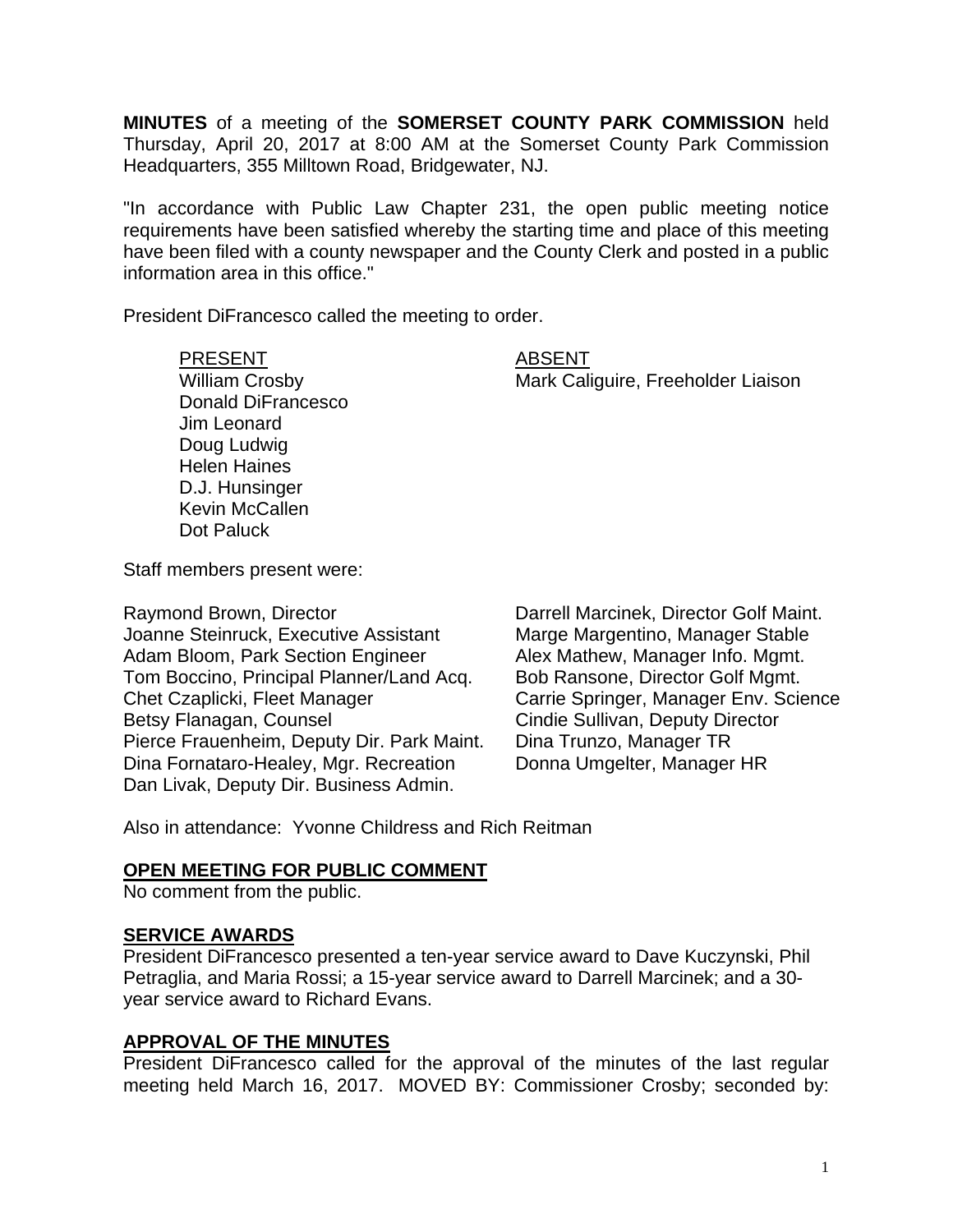Commissioner Haines. YEAS: Commissioners Crosby, Haines, Hunsinger, Leonard, Ludwig, McCallen, Paluck, Ross, and President DiFrancesco.

# **APPROVAL OF BILLS FOR PAYMENT**

MOVED BY: Commissioner Crosby; seconded by: Commissioner Leonard. YEAS: Commissioners Crosby, Haines, Hunsinger, Leonard, Ludwig, McCallen, Paluck, Ross, and President DiFrancesco.

# **Resolution R17-040 – Payment of Claims**

Resolution authorizing payment of bills for \$1,210,260.24 comprising of check numbers 8612-8673, 8674, 8675, 8676, 8677-8722, 8723-8776, 8785-8853, and 8827-8857.

# **Resolution R17-041 – Payment of Confirming Orders**

Resolution authorizes payment to confirming orders totaling \$4,376.29.

### **Resolution R17-042 – Certification of Funds for Previously Awarded Contracts**

Resolution certifies funds for previously awarded contracts.

### **DIRECTOR'S REPORT**

Director Brown submitted a report for the month of March 2017.

# **COMMISSIONER CORRESPONDENCE**

- 1. Letter from The Friends of the Jacobus Vanderveer House & Museum asking for donations to the *Raising the Bar* Capital Campaign to help raise a 19<sup>th</sup> century Dutch barn that will be the centerpiece for the farmstead and allow for an exhibition space for archaeological artifacts.
- 2. Letter from NJDEP advising that the applications for dam restoration and inland waters project loans must be received by May 31, 2017.
- 3. Notice of Public Hearing from the New Jersey Water Supply Authority regarding application from Morris County Municipal Utilities Authority for uninterruptible water supply from the Raritan Basin System.
- 4. Notice of Public Hearing from the New Jersey Water Supply Authority regarding application from Springdale Golf Club for uninterruptible water supply from the Raritan Basin System.

# **CONSENT AGENDA**

### **RESOLUTIONS**

The following resolutions were MOVED BY: Commissioner Crosby; seconded by: Commissioner Leonard. YEAS: Commissioners Crosby, Haines, Hunsinger, Leonard, Ludwig, McCallen, Paluck, Ross, and President DiFrancesco.

### **Resolution R17-043 – Sale of Surplus**

Resolution authorizes the sale of surplus vehicles and equipment.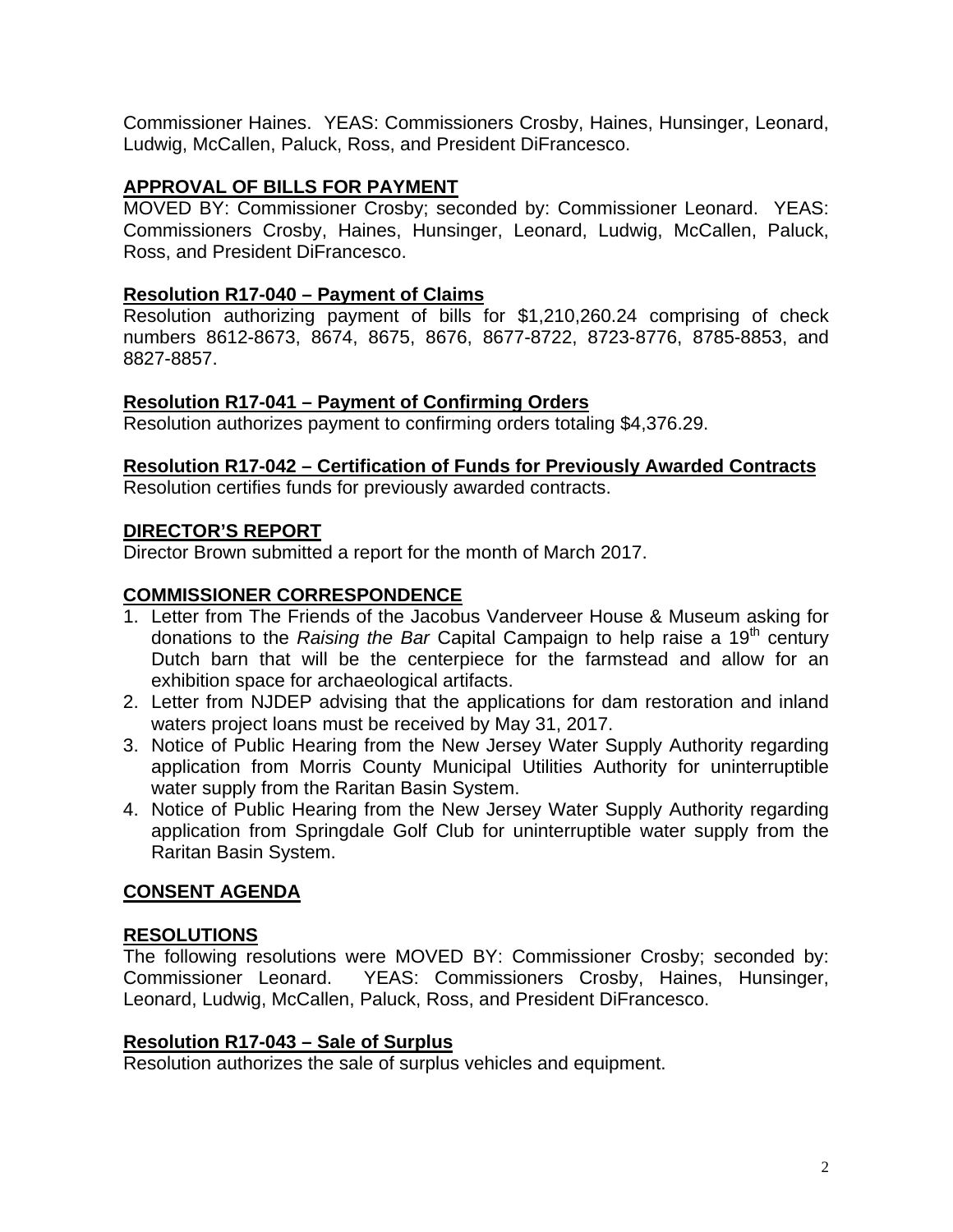# **Resolution R17-044 – Approving License Agreement with the Friends of Boudinot-Southard-Ross**

Resolution approves a License Agreement from May 1, 2017 through April 30, 2019.

# **Resolution R17-045 – Approving License Agreement with the City of New York Parks and Recreation**

Resolution approves a License Agreement for native plant seed collection through December 2017.

# **Resolution R17-046 – Approving License Agreement with Rutgers Cooperative Extension**

Resolution approves a License Agreement for use of a half-acre of the lawn area at the Stocker House for the Master Gardeners to grow perennial plants for programs and workshops. The agreement is for June 1, 2017 through May 31, 2022.

# **Resolution R17-047 – Approving License Agreement with Rutgers University School of Environmental and Biological Sciences**

Resolution approves a License Agreement for use portion of the lawn area at the Markota House and North Branch Park for attracting native and wild been species to pollinate plants of varying species. The agreement is for April 21, 2017 through July 31, 2018.

# **Resolution R17-048 – Adopting Cash Advance for EEC Xtreme Adventure Program**

Resolution adopts a cash advance account, for \$275.00, for day trips entitled "Xtreme Adventure" to cover the cost of tolls and tips for professional guide services.

### **Resolution R17-049 – Adopting Cash Advance for EEC Sedge Island Getaway Weekend Trip**

Resolution adopts a cash advance account, for \$250.00, for a weekend trip entitled "Sedge Island Getaway" to cover the cost of tolls and take-along lunches for participants.

# **Resolution R17-050 – Adopting Cash Advance for EEC AWESIM Kids Program**

Resolution adopts a cash advance account, for \$245.00, for a summer program entitled "AWESIM Kids Program" to cover the cost of tolls, parking, and entrance fees.

# **Resolution R17-051 – Award of Contract for Seasonal Operation of Warrenbrook Pool Opening/Closing; Chemical & Chlorine Delivery; and Repairs to Pumps, Filters, and Infrastructure as Needed**

Resolution awards a contract to Pool Management, Inc.

# **Resolution R17-052 – Award of Contract for Pyrotechnic Display**

Resolution awards a contract to Schaefer Pyrotechnics for the July 4 pyrotechnic display. The cost is not to exceed \$19,000.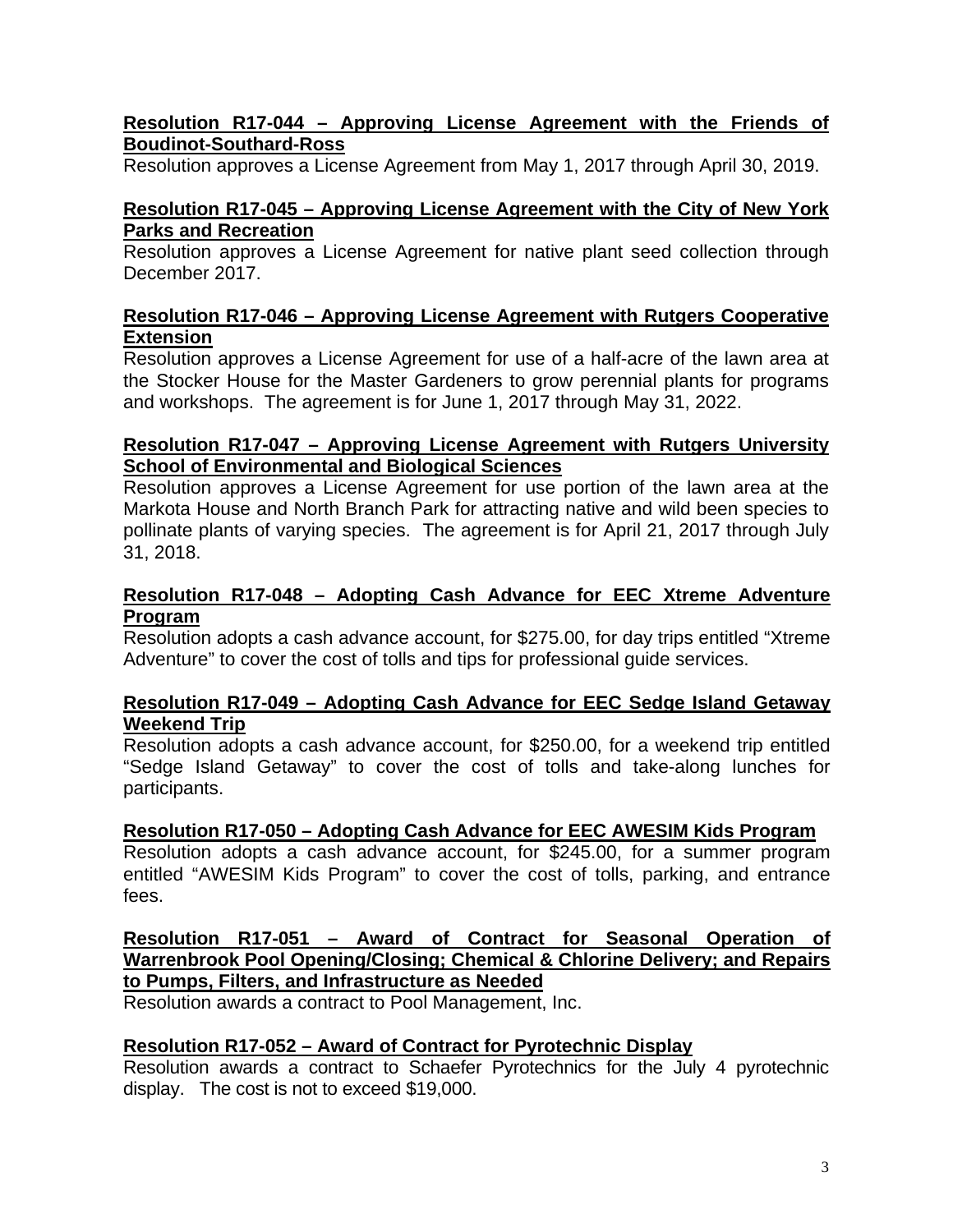# **Resolution R17-053 – Award of Fifth and Final Year Contract for Golf Shop Resale Merchandise**

Resolution awards contracts to Acushnet, Town Talk, Cutter & Buck, RJ Shepherd Co., Gear for Sports, Ping Inc., Jack Jolly & Son Inc., Range Servant America Inc., YRI, Horungs Golf Products, Sundog Eyewear, Callaway Golf (Top Flite, Hogan, Odyssey), Callaway, Perry Ellis International/Supreme International, Green Grass One, Recreational Marketing Inc., Cobra Golf, HA Sheldon Canada LTD, Lee Wayne Corp., Nike Golf, Bridgestone Golf, Inc., Acushnet Co., (Titleist), AMG-SF, LLC, Acushnet Co. (Footjoy), Accolade USA, Inc., Vantage Custom Classics, Inc., and Tharanco Lifestyles, LLC.

### **Resolution R17-054 – Change Order No. 1 for Additional Funding for Training**

Resolution increases the funding for additional training for \$3,800.00 to ePlus Technology, Inc.

# **Resolution R17-055 – Award of Fourth Year of a Five-Year Contract for Maintenance for Enhanced Inter-Facility Wide Area Network Ethernet Connectivity**

Resolution awards a contract to Verizon New Jersey Inc.

### **Resolution R17-056 – Award of Contract for Painting and Staining Exterior of Structures**

Resolution awards a contract to Peter Pan Painting & Carpentry in the amount of \$40,000 for the painting of the Ross Farm barn and storage shed (\$9,000), exterior of the Neshanic Valley Golf Course Clubhouse (\$11,000), and the exterior of the Markota House (\$14,000).

# **Resolution R17-057– Award of Contract for Removal and Installation of Fencing at Skillman Park and North Branch Park**

Resolution awards a contract to Empire Construction to furnish and install the fence and gate materials at various park locations. The cost is not to exceed \$56,844.43.

### **Resolution R17-058 – Amending Resolution R17-039 for Electrical and Plumbing Funding**

Resolution amends the funds to be \$20,000.00 (34-215-016-030-307-231), \$200.00 (31-201-20-851-209-242), \$200.00 (31-201-20-851-210-242), \$200.00 (31-201-20- 851-211-242), \$200.00 (31-201-20-851-212-242), and \$200.00 (31-201-20-851-214- 242).

# **Resolution R17-059 – Authorizing Purchase from Educational Services Commission of New Jersey of a John Deere Gator 825i Utility Vehicle**

Resolution awards a contract to Power Place, Inc. The vehicle will be utilized by the EEC.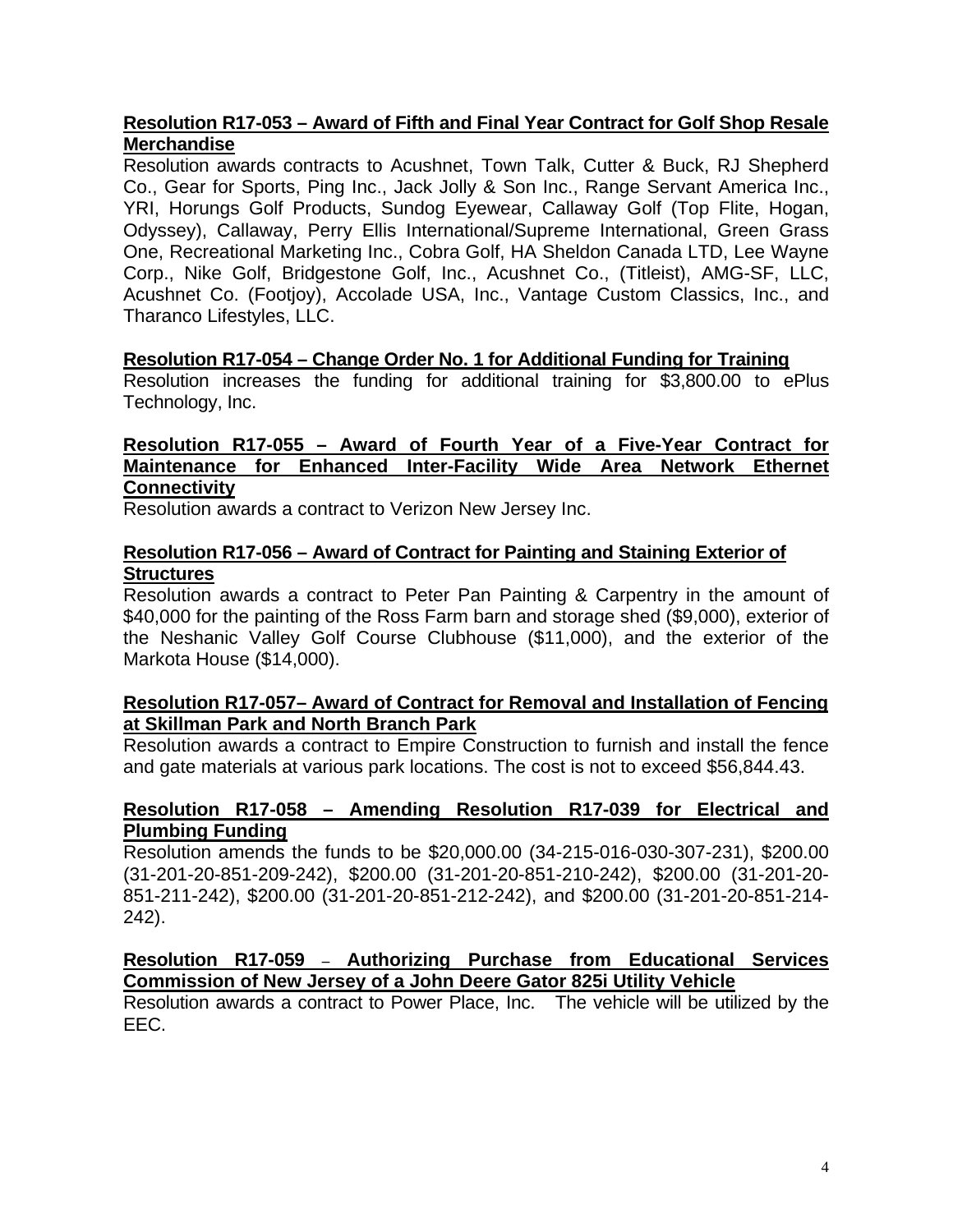## **Resolution R17-060 – Authorizing Purchase from Educational Services Commission of New Jersey of a Salt Spreader with Installation**

Resolution awards a contract to Cherry Valley Tractor Sales. The spreader will be utilized by the Stable.

#### **Resolution R17-061 – Award of First Year of a Two- Year of a Contract for the Purchase of Kentucky Bluegrass, Hard/Sheeps Fine Fescue, Turf-Type Tall Fescue, and L93 Creeping Bentgrass Sod**

Resolution awards a contract to Selody Sod Farm, Barbato Nursery Corp., Fertl Soil Turf Supply, and Coombs Sod Farm.

#### **Resolution R17-062 – Authorizing Morris County Cooperative Pricing Council Contract for Purchase of Two (2) Ford F-150 Extended Cab, Gas, 4WD Pickup Trucks**

Resolution awards a contact to Ditschman Flemington For Lincoln Mercury, LLC. The vehicles will be utilized by Golf.

# **COMMITTEE REPORTS**

# **FINANCE/BUSINESS ADMINISTRATION**

President DiFrancesco, Chair of the Committee, submitted a report for the month of March 2017.

Director Brown reported that there will be a Finance Committee meeting immediately after this meeting. Dan Livak, Deputy Director Business Administrator reported that revenue for March is less than 2016. President DiFrancesco commented that the Park Commission staff has been working closely with the County on the budget and thanked everyone involved. This will be a lean budget year and hopefully the revenue will be what has been projected.

### **HUMAN RESOURCES**

Commissioner Leonard, Chair of the Committee, submitted a report for the month of March 2017.

### **LEISURE SERVICES**

Commissioner Ludwig, Chair of the Committee, submitted a report for the month of March 2017.

Cindie Sullivan, Deputy Director reminded everyone about the Volunteer Recognition dinner this evening. The dedication of Mountain View Park will be held on Saturday, April 22. The New Jersey Recreation and Park Association will hold the installation of Dina Trunzo, as the new president, during a luncheon on Thursday, June 8 at Neshanic Valley Golf Course Clubhouse. President DiFrancesco will be performing the Oath of Office.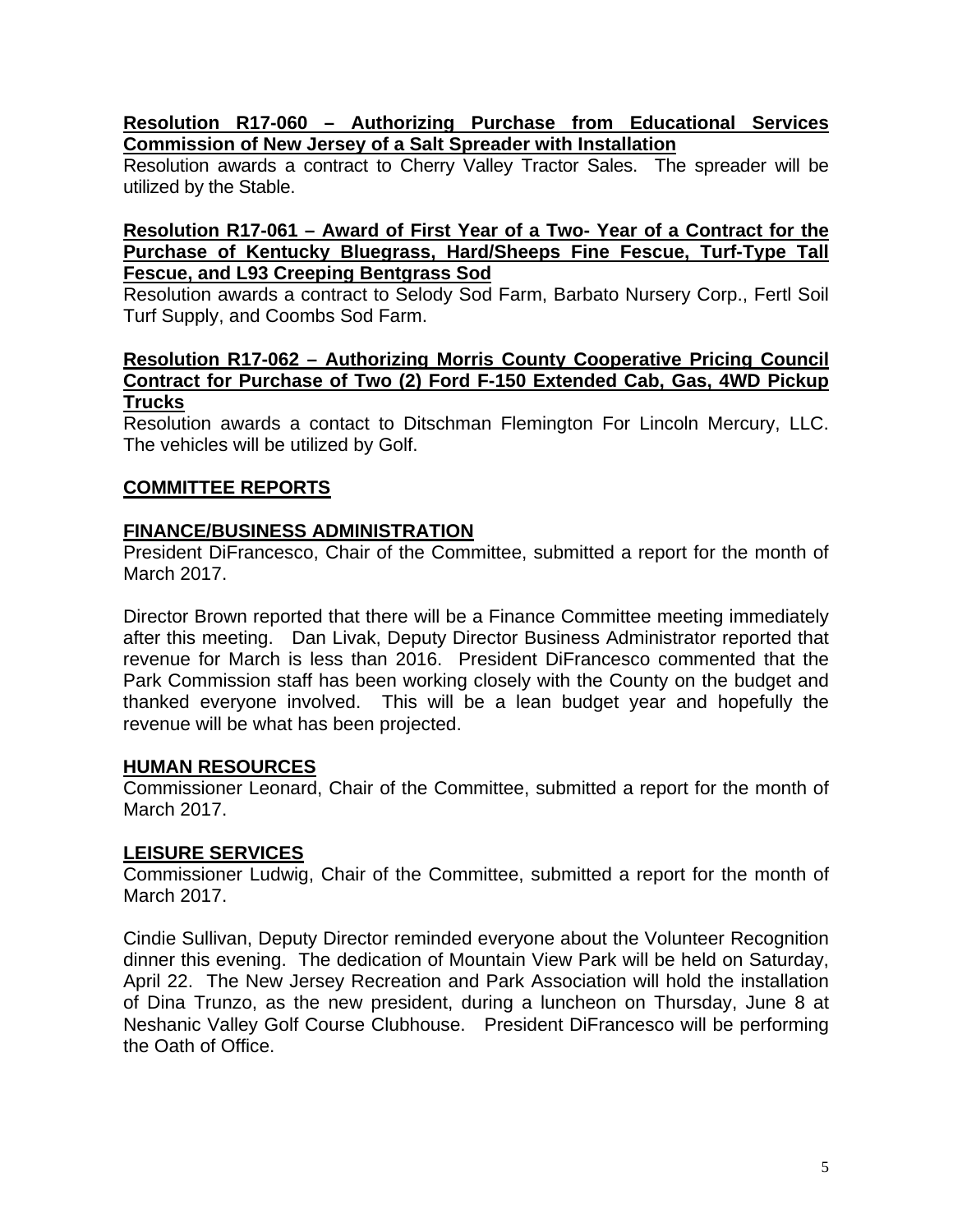Dina Trunzo, Manager Therapeutic Recreation reported that the Pro/Celebrity Golf Outing will be held on Monday, May 1 and everything is coming together. The honoree this year will be Ray Brown for his service to the Park Commission and the community. Dina reminded everyone who still has raffle tickets that she needs them back even the unsold ones.

Carrie Springer, Manager Environmental Science reported that this weekend at Bottle Republic in Somerset will be offering organic beer and wine. For every bottle of organic beer and wine sold, \$2.00 of the purchase will be donated to the EEC.

### **GOLF MANAGEMENT**

Commissioner Paluck, Chair of the Committee, submitted a report for the month of March 2017.

Bob Ransone, Deputy Director Golf Management reported that March was a bad month for revenue. This was the second worst revenue month since 2004.

Bob has received notice that the Metropolitan Golf Association with Rolex will be hosting a golf event in which 18 holes of golf will be played at 18 different golf courses in one day. One of the holes will be played at Neshanic Valley Golf Course. Bob has not received word on which hole on the Lake course they will play. The players will be the Golf Channel announcer, an executive from Rolex, an MGA officer, and a tour player (the name has not been announced yet). This will be held on June 20 in the afternoon. The players will be flown by helicopter, play the hole, be flown to the next golf course. The event will be available on video. Warrenbrook Golf Course was opened on April 1. Ray thanked Commissioner McCallen for his assistance with the Warrenbrook Golf Course Clubhouse renovations. The renovations were personally led by Kevin. Commissioner McCallen thanked Bob Ransone, golf staff, and Pierce Frauenheim for moving the project forward.

### **INFORMATION MANAGEMENT**

Commissioner McCallen, Chair of the Committee, submitted a report for the month of March 2017.

Dan Livak, Deputy Director Business Administrator reported that the Voice Over IP project is moving ahead. Wifi is being installed at the golf shops. Dan thanked Commissioner McCallen for his assistance.

# **VISITOR SERVICES**

.

Commissioner Crosby, Chair of the Committee, submitted a report for the month of March 2017.

Dan Livak, Deputy Director Business Administrator reported that the Sourlands Smackdown had 80 participants from six states, the furthest from Tennessee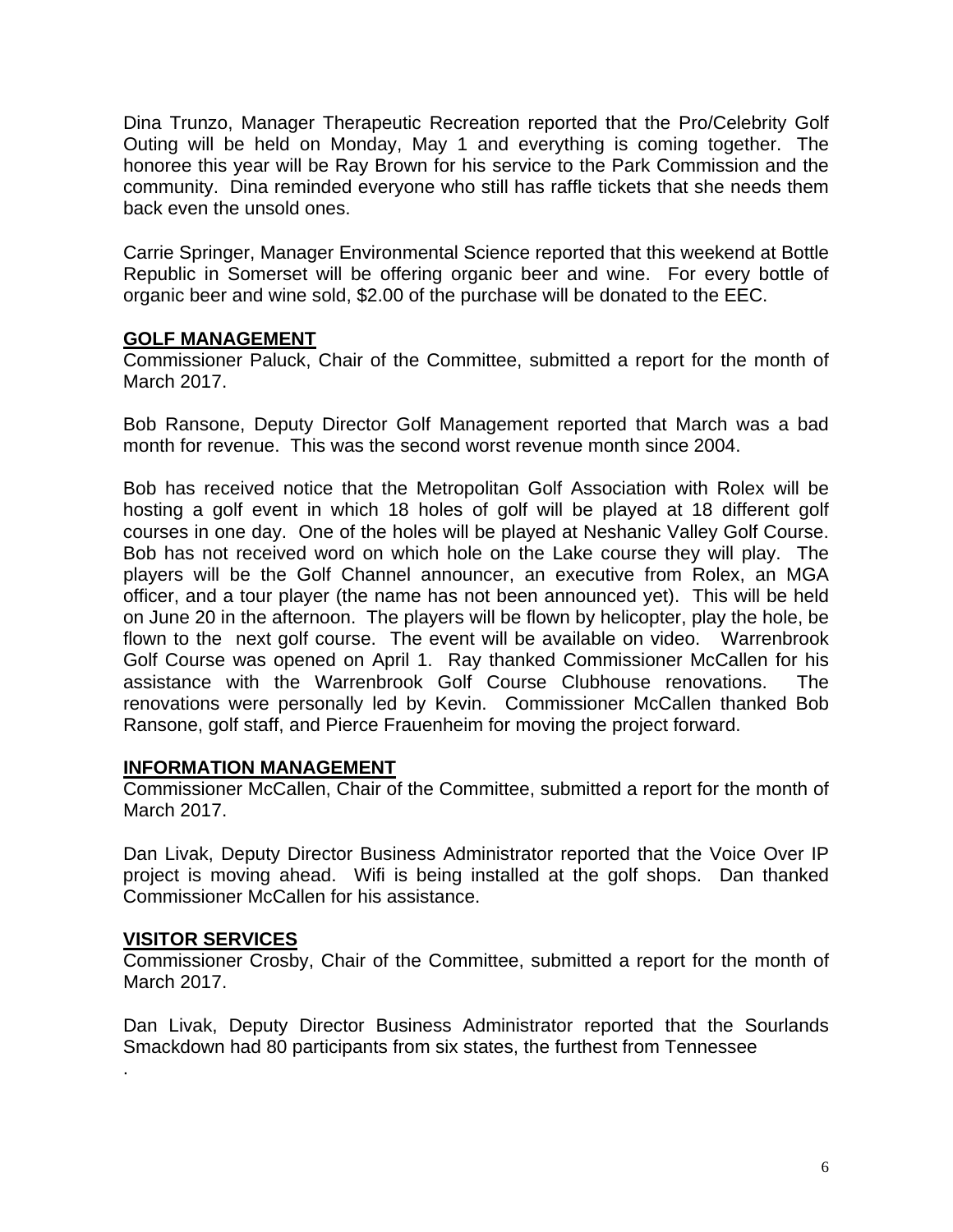# **PROPERTY MANAGEMENT**

Commissioner Crosby, Chair of the Committee, submitted a report for the month of March 2017.

Dan Livak, Deputy Director Business Administrator reported that he is working on five new hunting bids.

# **PLANNING AND LAND ACQUISITION**

Commissioner Haines, Chair of the Committee, submitted a report for the month of March 2017.

# **CAPITAL FACILIITES – CONSTRUCTION and ENGINEERING**

Commissioner McCallen, Chair of the Committee submitted a report for the month of March 2017.

Adam Bloom, Park Section Engineer reminded everyone of Mountain View Park opening on Saturday.

# **PARK MAINTENANCE & HORTICULTURE**

Commissioner Hunsinger, Chair of the Committee submitted a report for the month of March 2017.

Pierce Frauenheim, Deputy Director thanked Commissioner Hunsinger for meeting with staff last week. Pierce toured Mountain View Park with Adam Bloom. Staff is looking forward to opening day on Saturday. Natirar will have a third trail opening soon. Skillman Dog Park had some top soil applied, however Pierce is looking for a new vendor for top soil. The fencing will be completed as soon as possible and then the sod can be put down. Buck Garden Plant Sale will be held this weekend. Pierce thanked Chet Czaplicki for taking care of the equipment purchases.

### **AUDIT COMMITTEE**

No report this month.

### **FREEHOLDER'S REPORT**

No report this month.

### **OLD BUSINESS**

Ray Brown reported that the Volunteer Recognition dinner will be held this evening. This is an opportunity to thank all the volunteers. Mountain View Park opening on Saturday will be a proud day for the Park Commission. This is one of the largest parks in the inventory. Commissioner Ross reported that he is looking forward to the opening and he is expecting 500 people to attend. Commissioner Haines commented that she has been receiving calls regarding the opening. She asked Pierce if signs will be installed. Pierce reported that a temporary sign will be installed until the bid for signs is awarded when a permanent sign will be installed.